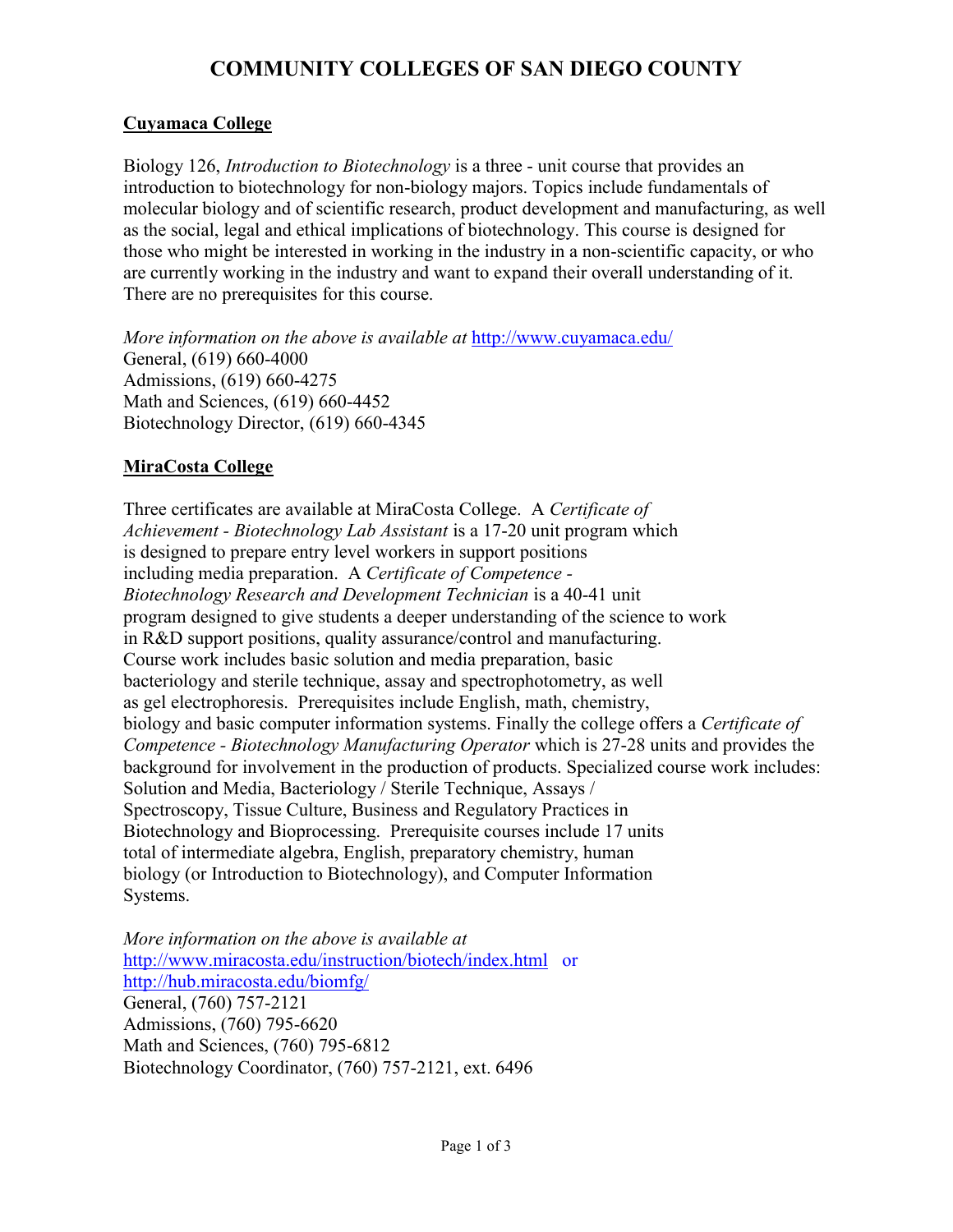# **COMMUNITY COLLEGES OF SAN DIEGO COUNTY**

### **Palomar College**

Biology 160 is a five-unit course called *Biotechnology Preparatory Course* and is designed to be a preparatory course for students interested in further studies in biotechnology or for an entry-level position in industry. It articulates with various regional certificate programs.

*More information on the above is available at* [www.palomar.edu](http://www.palomar.edu/) General, (760) 744-1150 Admissions, (760) 744-1150, ext. 2164 Department Secretary, (760) 744-1150, ext. 2275 Biotechnology Faculty, (760) 744-1150, ext. 2737

## **San Diego Mesa College**

The *Chemistry Technician Certificate* at San Diego Mesa College is a program designed to prepare students for an entry-level chemistry lab job in the biotech field. Students must take two semesters of Organic Chemistry with lab, Instrumental Analysis with lab, Biochemistry lecture and lab techniques, Introductory Biology with lab, and Microbiology with lab. Chemistry 225 (Inside the Pharmaceutical Industry), is also included in the curriculum. Second semester general chemistry with lab is a prerequisite to entering the Certificate program.

*More information on the above is available at* <http://www.sdmesa.edu/> General, (619) 388-2600 Admissions, (619) 388-2500 Math and Sciences, (619) 388-2795 Rob Fremland, (619) 388-2422 [rfremlan@sdccd.edu](mailto:rfremlan@sdccd.edu)

#### **San Diego Miramar College**

San Diego Miramar College offers a *Certificate of Completion in Applied Biotechnology*. This is a one-year certificate program designed to teach students the basic biology, chemistry and lab skills needed for an entry-level position in the industry.

To earn this Certificate, students must complete two courses. Each course is four units and eight hours a week. Applied Biotechnology I covers introductory biology and chemistry skills. Applied Biotechnology II introduces advanced lab techniques and is taught by industry instructors. Students are advised to take 12 units total of Introduction to Biotechnology, chemistry and algebra prior to entering the Certificate program.

*More information on the above is available at* <http://www.sdmiramar.edu/academics/tech/biotech> Admissions, (858) 536-7844 Math and Sciences, (619) 388-7844